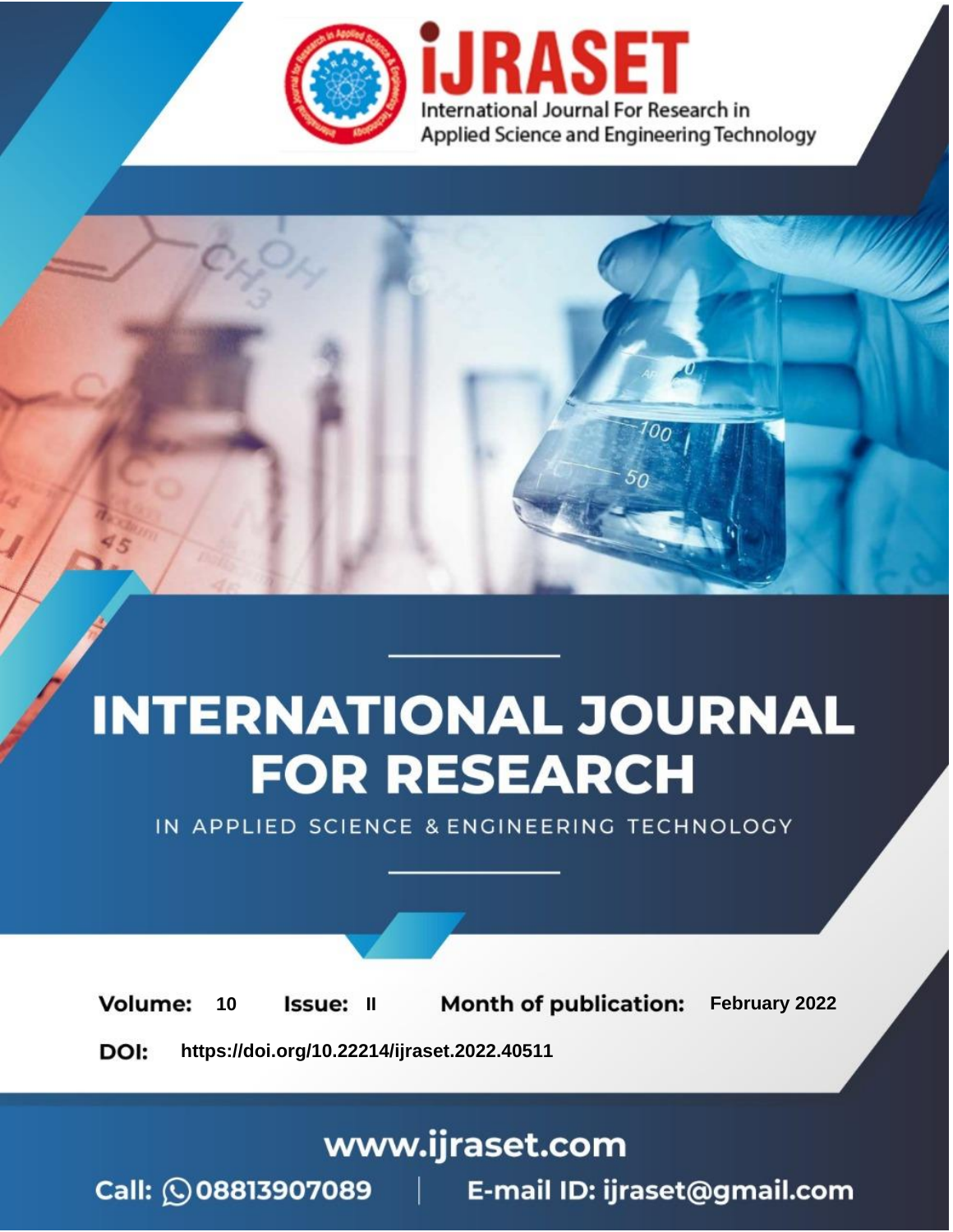

International Journal for Research in Applied Science & Engineering Technology (IJRASET**)**  *ISSN: 2321-9653; IC Value: 45.98; SJ Impact Factor: 7.538 Volume 10 Issue II Feb 2022- Available at www.ijraset.com*

### **Ramanujan: The New Sum of All Natural Numbers**

Gaurav Singh Patel<sup>1</sup>, Saurabh Kumar Gautam<sup>2</sup>

*1, 2Mechanical Department Government Polytechnic Lucknow, 226016*

*Abstract: As we know that Sir Ramanujan gave the solution of sum of all natural numbers up to infinity and said that the sum of all natural numbers till infinity is -1/12. I studied on this topic and found that if we try to solve the infinite series in a slightly different way, then we get the answer of its sum different from -1/12, so this is what I have written in this paper that such Ramanujan Sir, what was the mistake in solving the infinite series, which by solving it in a slightly different way from the same concept, we get different answers.*

*Keywords: Ramanujan the new sum of all natural numbers, Infinite series solution, Gaurav singh patel, Infinite series sum, Natural number sum.*

#### **I. INTRODUCTION**

As we know Sir Ramanuman gave the sum of all natural numbers as -1/12 so let us first see how he solved it-

We have to find the sum of all natural numbers  $1+2+3+4+5+6+\dots$   $2+3+4+5+6+\dots$ 

Or  $\sum_{n=1}^{\infty} n = \zeta(-1) = -\frac{1}{12}$  $12$ Let  $S_1 = 1+2+3+4+5+6+$ ……………+∞ equation(1)  $S_2 = 1-1+1-1+1-1+\dots+ \infty$  equation(2)

On writing the terms of equation(2) leaving one space from the beginning

 $S_2 = 1 - (1 - 1 + 1 - 1 + 1 + \ldots + \infty)$  $S_2 = 1 - (S_2)$  $S_2 + S_2 = 1$  $2S_2 = 1$  $S_2 = \frac{1}{2}$ 2

Let  $S_3 = 1-2+3-4+5-6+$ ……………+∞ equation(3)

Subtract equation(3) from equation(2)

| $S_2 = 1 - 1 + 1 - 1 + 1 - 1 + \dots + \infty$ | equation $(2)$ |
|------------------------------------------------|----------------|
| $S_3 = 1 - 2 + 3 - 4 + 5 - 6 + \dots + \infty$ | equation $(3)$ |
| $(S_2-S_3) = 0+1-2+3-4+5$ +∞                   |                |
| $(S_2 - S_3) = S_3$                            |                |
| $2S_3 = S_2$                                   |                |
| $S_3 = S_2/2$                                  |                |
| $S_3 = \frac{1}{4}$                            |                |

*A. First Method*

The first method to find the sum of all natural numbers (Ramanujan method)

| $S_1 = 1+2+3+4+5+6+\ldots +\infty$             | equation $(1)$ |
|------------------------------------------------|----------------|
| $S_3 = 1 - 2 + 3 - 4 + 5 - 6 + \dots + \infty$ | equation $(3)$ |

Subtract equation(3) from equation(1)

 (S<sup>1</sup> – S3) = 4+8+12+16+20+24…………..∞  $(S_1 - S_3) = 4(1+2+3+4+5+6+\ldots +\infty)$  $(S_1 - S_3) = 4S_1$  $4S_1 - S_1 = -S_3$  $3S_1 = -S_3$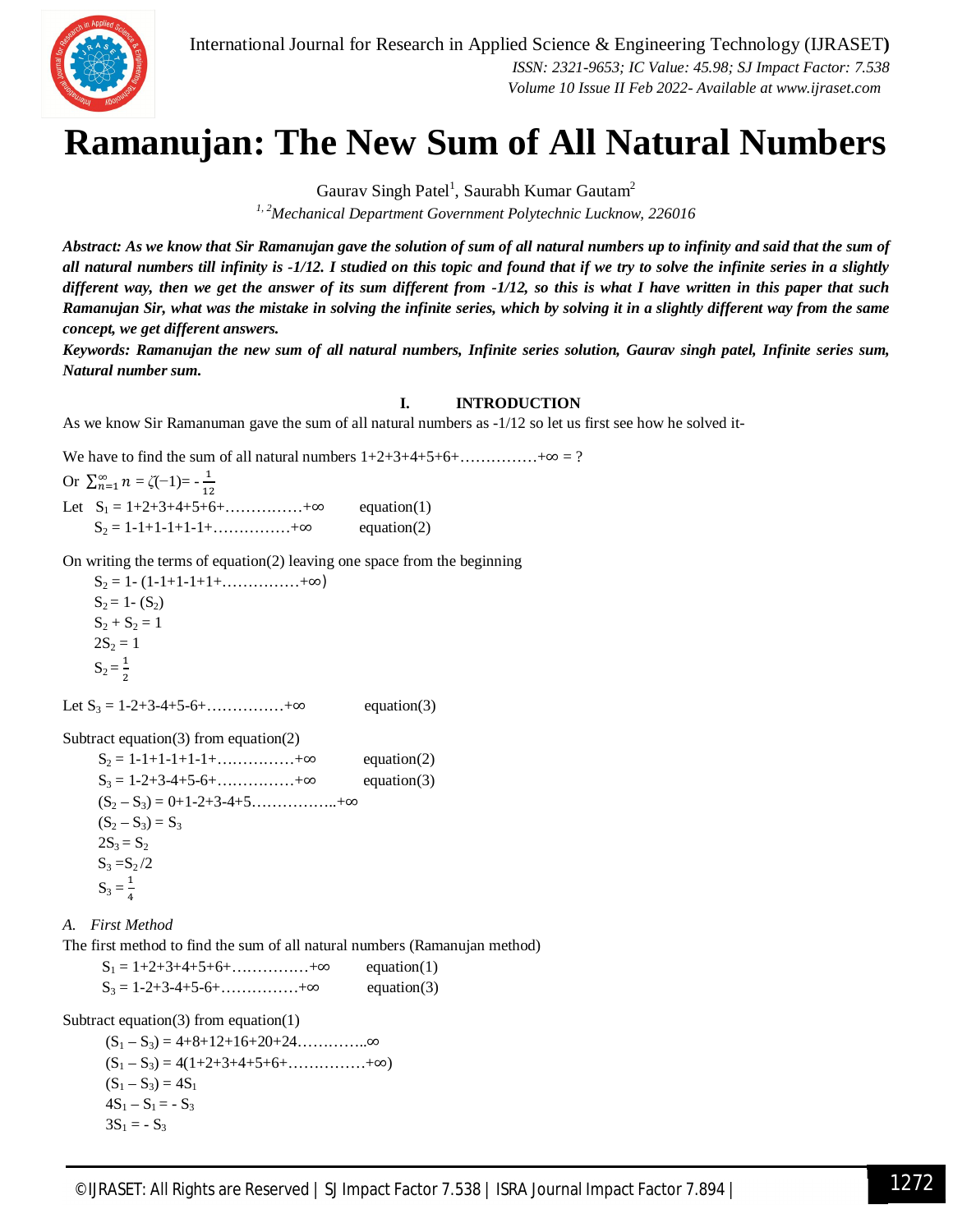

#### International Journal for Research in Applied Science & Engineering Technology (IJRASET**)**

 *ISSN: 2321-9653; IC Value: 45.98; SJ Impact Factor: 7.538 Volume 10 Issue II Feb 2022- Available at www.ijraset.com*

$$
3S_1 = -\frac{1}{4}
$$
  
\n
$$
S_1 = -\frac{1}{12}
$$
  
\n
$$
\sum_{n=1}^{\infty} n = \zeta(-1) = -\frac{1}{12}
$$

Here we are seeing that if we add all the natural numbers till infinity then we will get -1/12, now we adopt another method to solve this problem.

#### *B. Second Method*

 $S_1 = 1 + 2 + 3 + 4 + 5 + 6 + \dots + \infty$  equation(1) On writing the terms of equation(1) leaving one space from the beginning  $S_1 = +1+2+3+4+5+\ldots +\infty$  equation(4) Add equation(1) and equation(4)  $2S_1 = 1+3+5+7+9+11+\ldots +\infty$  equation(5)

Subtract equation(2) from equation(5)

 $2S_1 = 1+3+5+7+9+11+13+15...$   $\infty$  equation(5)  $S_2 = 1-1+1-1+1-1+1-1+1+1+\dots +\infty$  equation(2)  $(2S_1 - S_2) = 4+4+8+8+12+12+16+16...$   $\cdots$   $\cdots$   $\cdots$   $\infty$  $(2S_1 - S_2) = 8 + 16 + 24 + 32 + \dots + \infty$  $(2S_1 - S_2) = 8(1+2+3+4+\ldots +\infty)$  $(2S_1 - S_2) = 8(S_1)$  $6S_1 = -S_2$  $\therefore$  S<sub>2</sub> =  $\frac{1}{2}$ ଶ  $6S_1 = -\frac{1}{2}$  $\overline{\mathbf{c}}$  $S_1 = -\frac{1}{12}$  $12$  $\sum_{n=1}^{\infty} n = \zeta(-1) = -\frac{1}{12}$  $12$ 

Add equation(2) and equation(5)

 $2S_1 = 1+3+5+7+9+11+13+15...$   $+\infty$  equation(5)  $S_2 = 1-1+1-1+1-1+1-1+1+1+\ldots +\infty$  equation(2)  $(2S_1 + S_2) = 2 + 2 + 6 + 6 + 10 + 10 + 14 + 14$  $(2S_1 + S_2) = 4 + 12 + 20 + 28 + \dots \dots \dots \infty$  $(2S_1 + S_2) = 4(1+3+5+7+\dots \dots \dots \infty)$  $(2S_1 + S_2) = 4(2S_1)$  $(2S_1 + S_2) = 8S_1$  $6S_1 = S_2$  $\therefore$  S<sub>2</sub> =  $\frac{1}{2}$ ଶ  $6S_1 = \frac{1}{2}$  $\overline{c}$  $S_1 = \frac{1}{11}$  $12$  $\sum_{n=1}^{\infty} n = \frac{1}{12}$  $12$ 

Now again add equation(1) and equation(3)

| $S_1 = 1 + 2 + 3 + 4 + 5 + 6 + \dots + \infty$ | equation $(1)$ |
|------------------------------------------------|----------------|
| $S_3 = 1 - 2 + 3 - 4 + 5 - 6 + \dots + \infty$ | equation $(3)$ |
| $(S_1+S_3)=2+6+10+14+\ldots+8$                 |                |
| $(S_1+S_3)=2(1+3+5+7+\ldots+8)$                |                |
| $\therefore$ 1+3+5+7+9+11++ $\infty = 2S_1$    |                |
|                                                |                |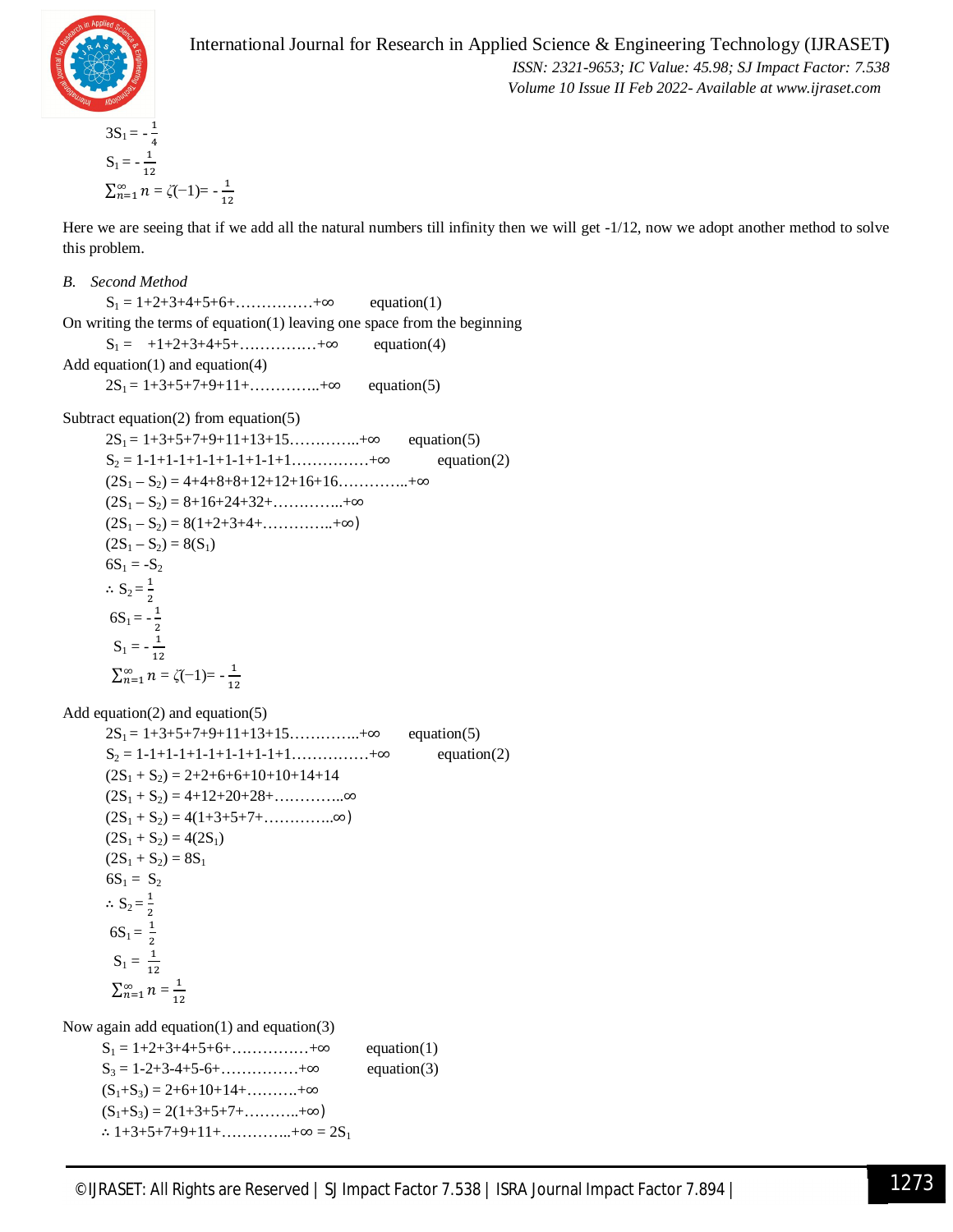

International Journal for Research in Applied Science & Engineering Technology (IJRASET**)**

 *ISSN: 2321-9653; IC Value: 45.98; SJ Impact Factor: 7.538*

 *Volume 10 Issue II Feb 2022- Available at www.ijraset.com*

Putting value

 $(S_1+S_3) = 2(2S_1)$  $(S_1+S_3) = 4S_1$  $3S_1 = S_3$  $\therefore$  S<sub>3</sub> =  $\frac{1}{4}$  $\frac{1}{4}$  $3S_1 = \frac{1}{4}$  $\overline{4}$  $S_1 = \frac{1}{12}$  $12$ 

#### **II. RESULT**

So finally  
\n
$$
S_1 = 1+2+3+4+5+6+\dots + \infty = \frac{1}{12}
$$
  
\n $\sum_{n=1}^{\infty} n = \frac{1}{12}$ 

Also

 $S_1 = 1 + 2 + 3 + 4 + 5 + 6 + \dots + \infty = -\frac{1}{12}$  $12$  $\sum_{n=1}^{\infty} n = \zeta(-1) = -\frac{1}{12}$  $12$ 

#### **III. CONCLUSIONS**

Here we're seeing withinside the very last end result that simply extrade the technique of calculating your sum, so we get the solution  $1/12$  alternatively of  $-1/12$ . Now the query arises why is that this happening? So let's apprehend why that is happening. As we see withinside the equation that to get our answer, we've taken into consideration an equation(2) that's incomplete in itself and base 0, therefore, for one of these equation whose base is 0 and which will fill us with further error which is clearly visible to us.

#### **REFERENCES**

- [1] Ramanujan summation https://en.wikipedia.org/wiki/Ramanujan\_summation
- [2] Mark Dodds https://www.cantorsparadise.com/the-ramanujan-summation-1-2-3-1-12-a8cc23dea793
- [3] https://www.iitk.ac.in/ime/MBA\_IITK/avantgarde/?p=1417
- [4] A.M.s. (2016). Contributions of Srinivasa Ramanujan to Number Theory. Bulletin of Kerala Mathematics Association. 13. 259-265.
- [5] Taneja, Inder. (2017). Hardy-Ramanujan Number -1729. RGMIA Research Report Collection. 20. 1-50.